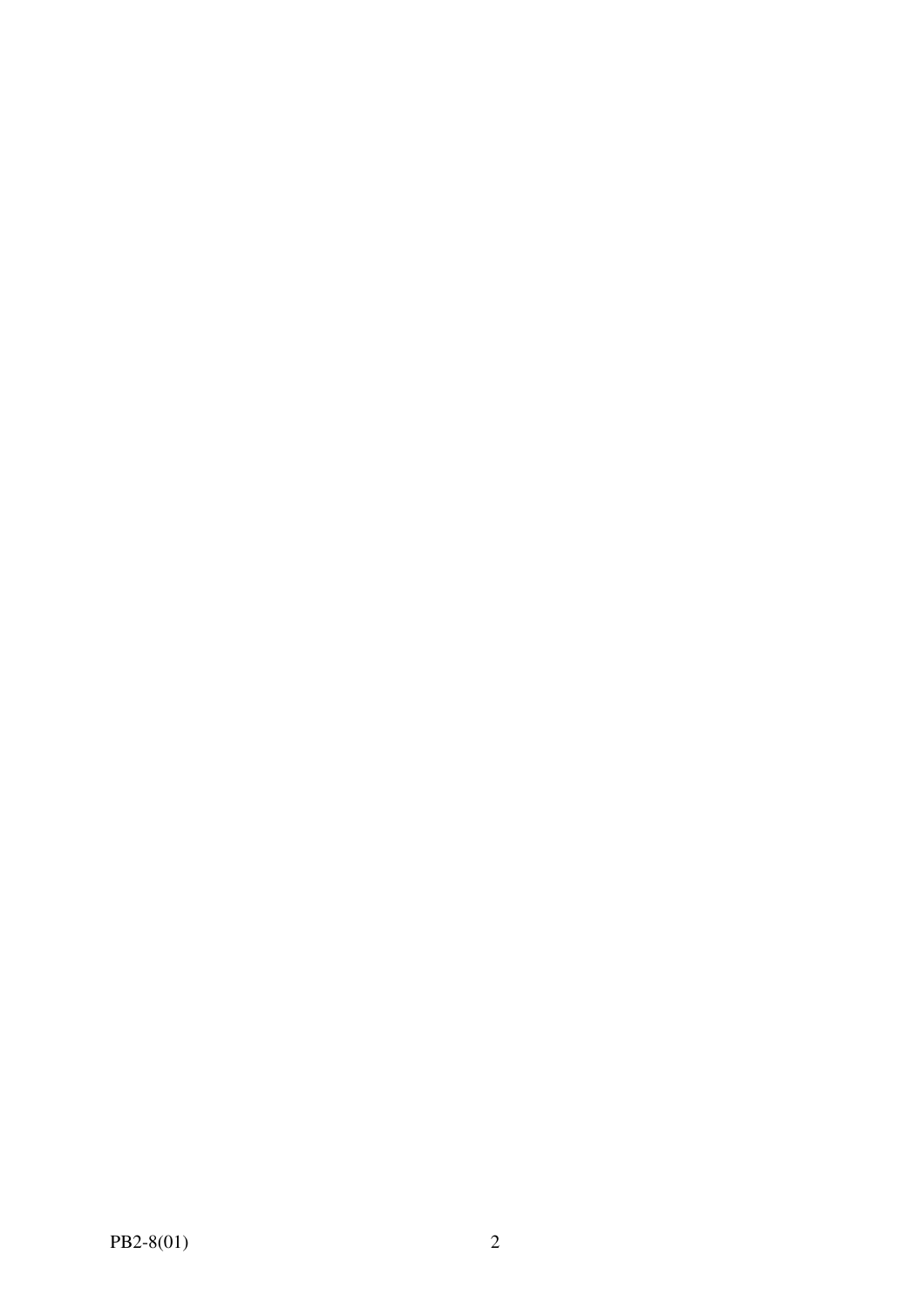# **PB2-8 (01)**

# **FLDWARN Coastal Rs Cooktown Townsville**

### **1 December 2010 to 31 January 2011**

TO::BOM602+BOM628+BOM604

IDQ20700

Australian Government Bureau of Meteorology Queensland

FLOOD WARNING FOR COASTAL RIVERS AND STREAMS BETWEEN COOKTOWN AND TOWNSVILLE Issued at 4:45 PM on Friday the 21st of January 2011 by the Bureau of Meteorology, Brisbane.

Moderate to heavy rainfall is forecast to affect the coastal areas between Cooktown and Townsville overnight and during saturday. Based on rainfall currently being observed in the Barron catchment, river level rises with some flooding are likely in coastal catchments including the Herbert River.

The heaviest rainfall totals recorded in the 6 hours to 5pm in the Barron catchment include Bilwon 68mm, Flaggy Creek 51mm and Bolton Road 53mm.

BARRON RIVER Minor flooding is occurring at Bilwon with further rises likely tonight.

MULGRAVE RIVER Minor flooding likely at The Fisheries during Friday evening.

The situation will continue to be monitored and flood warnings for individual rivers will be issued if required.

Next Issue: The next warning will be issued by 8am Saturday or earlier if necessary.

Latest River Heights: nil.

Warnings and River Height Bulletins are available at http://www.bom.gov.au/hydro/flood/qld . Flood Warnings are also available on telephone 1300 659 219 at a low call cost of 27.5 cents, more from mobile, public and satellite phones.

## TO::BOM602+BOM628+BOM604

IDQ20700

Australian Government Bureau of Meteorology Queensland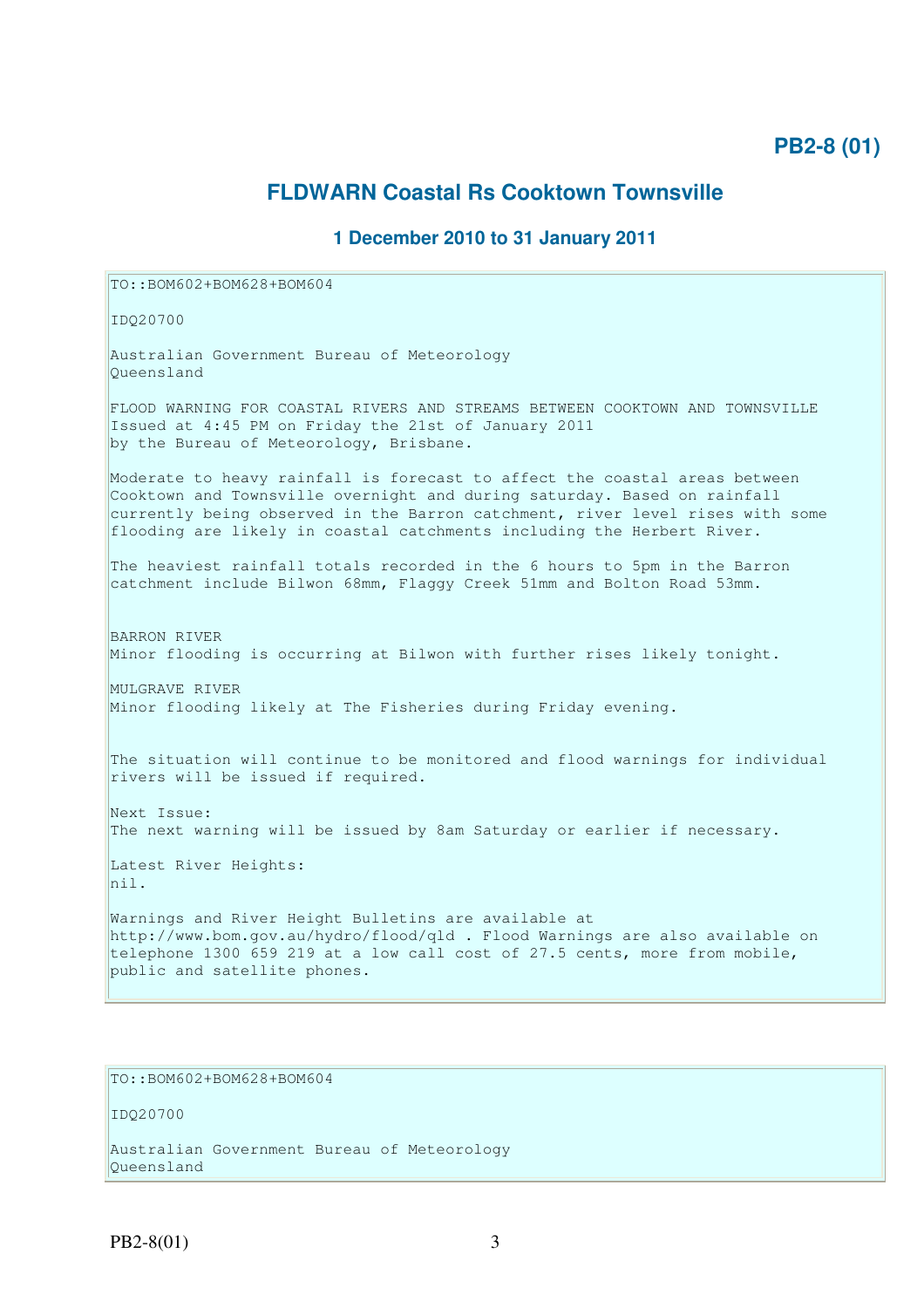FLOOD WARNING FOR COASTAL RIVERS AND STREAMS BETWEEN COOKTOWN AND TOWNSVILLE Issued at 11:04 PM on Friday the 21st of January 2011 by the Bureau of Meteorology, Brisbane. Moderate to heavy rainfall is forecast to affect the coastal areas between Cooktown and Townsville overnight and during saturday. Based on rainfall currently being observed in the Barron catchment, river level rises with some flooding are likely in coastal catchments including the Herbert River. The heaviest rainfall totals recorded since 9am Friday include Bilwon 95mm, Flaggy Creek 83mm and Simmonds Creek 107mm. BARRON RIVER Minor flooding is occurring at Bilwon, Bolton Road and Mareeba with further rises possible tonight. MULGRAVE RIVER Minor flooding is rising at The Fisheries. The situation will continue to be monitored and flood warnings for individual rivers will be issued if required. Next Issue: The next warning will be issued by 8am Saturday or earlier if necessary. Latest River Heights: nil. Warnings and River Height Bulletins are available at http://www.bom.gov.au/hydro/flood/qld . Flood Warnings are also available on telephone 1300 659 219 at a low call cost of 27.5 cents, more from mobile, public and satellite phones.

### TO::BOM602+BOM628+BOM604

IDQ20700

Australian Government Bureau of Meteorology Queensland

FLOOD WARNING FOR COASTAL RIVERS AND STREAMS BETWEEN COOKTOWN AND TOWNSVILLE Issued at 11:11 PM on Friday the 21st of January 2011 by the Bureau of Meteorology, Brisbane.

Moderate to heavy rainfall is forecast to affect the coastal areas between Cooktown and Townsville overnight and during saturday. Based on rainfall currently being observed in the Barron catchment, river level rises with some flooding are likely in coastal catchments including the Herbert River.

The heaviest rainfall totals recorded since 9am Friday include Bilwon 95mm, Flaggy Creek 83mm and Simmonds Creek 107mm.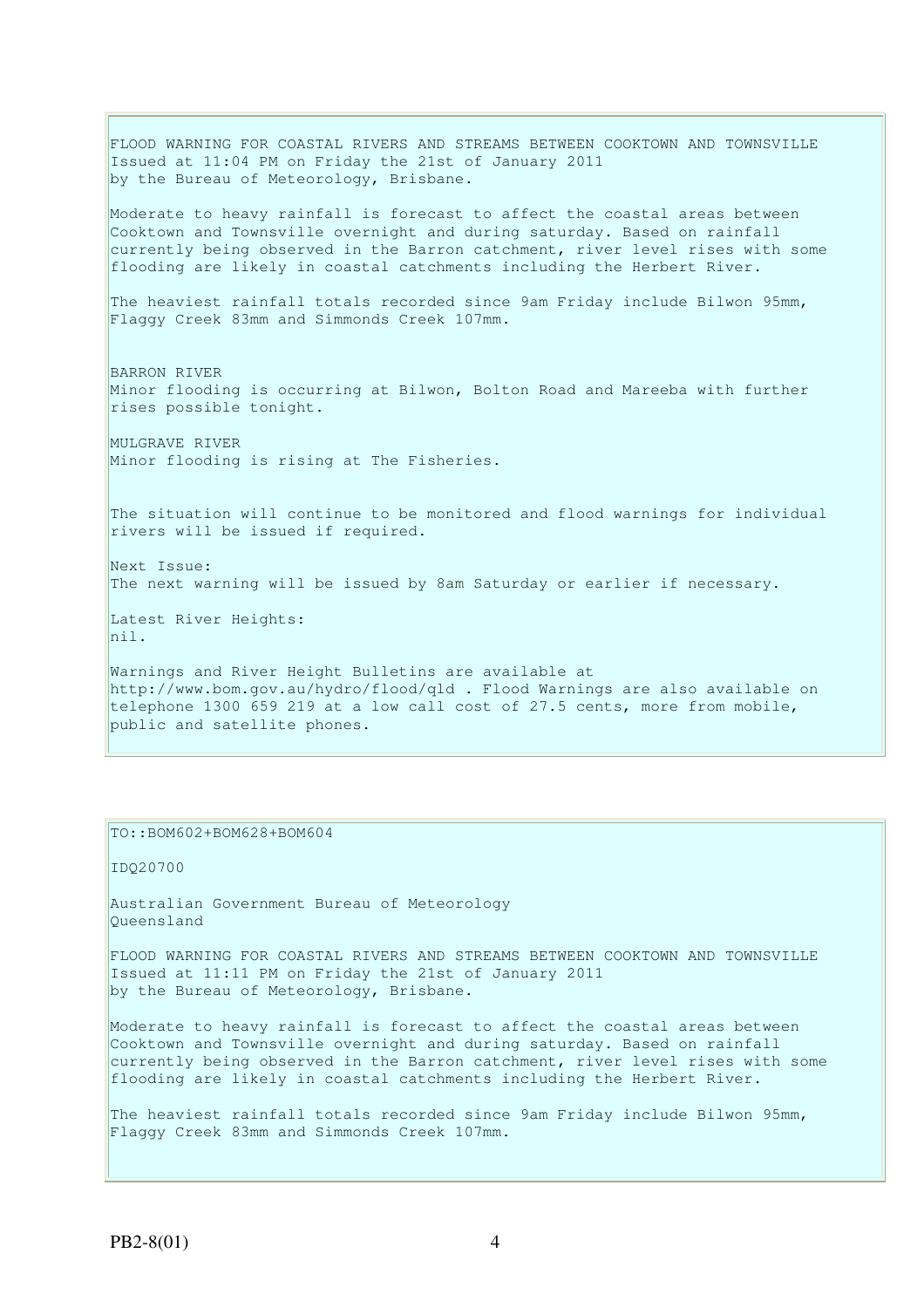BARRON RIVER Minor flooding is occurring at Bilwon, Bolton Road and Mareeba with further rises possible tonight. MULGRAVE RIVER Minor flooding is rising at The Fisheries. MURRAY RIVER Minor flooding is rising in the upper Murray. Minor to moderate flood levels are likely at Murray Flats during the weekend. HERBERT RIVER Minor flooding is occurring at Nash's Crossing The situation will continue to be monitored and flood warnings for individual rivers will be issued if required. Next Issue: The next warning will be issued by 8am Saturday or earlier if necessary. Latest River Heights: nil. Warnings and River Height Bulletins are available at http://www.bom.gov.au/hydro/flood/qld . Flood Warnings are also available on telephone 1300 659 219 at a low call cost of 27.5 cents, more from mobile, public and satellite phones.

TO::BOM602+BOM628+BOM604 IDQ20700 Australian Government Bureau of Meteorology Queensland FLOOD WARNING FOR COASTAL RIVERS AND STREAMS BETWEEN COOKTOWN AND TOWNSVILLE Issued at 8:01 AM on Saturday the 22nd of January 2011 by the Bureau of Meteorology, Brisbane. Moderate to heavy rainfall is forecast to affect the coastal areas between Cooktown and Townsville today. River level rises with some flooding are likely in coastal catchments including the Herbert River. The heaviest rainfall totals recorded since 9am Friday include Clyde Road 113mm, Flaggy Creek 103mm and Bartle View 125mm. BARRON RIVER Minor flooding is occurring at Bilwon. Further rises are possible with continued rainfall. MULGRAVE RIVER Minor flooding is rising at The Fisheries. TULLY/MURRAY RIVERS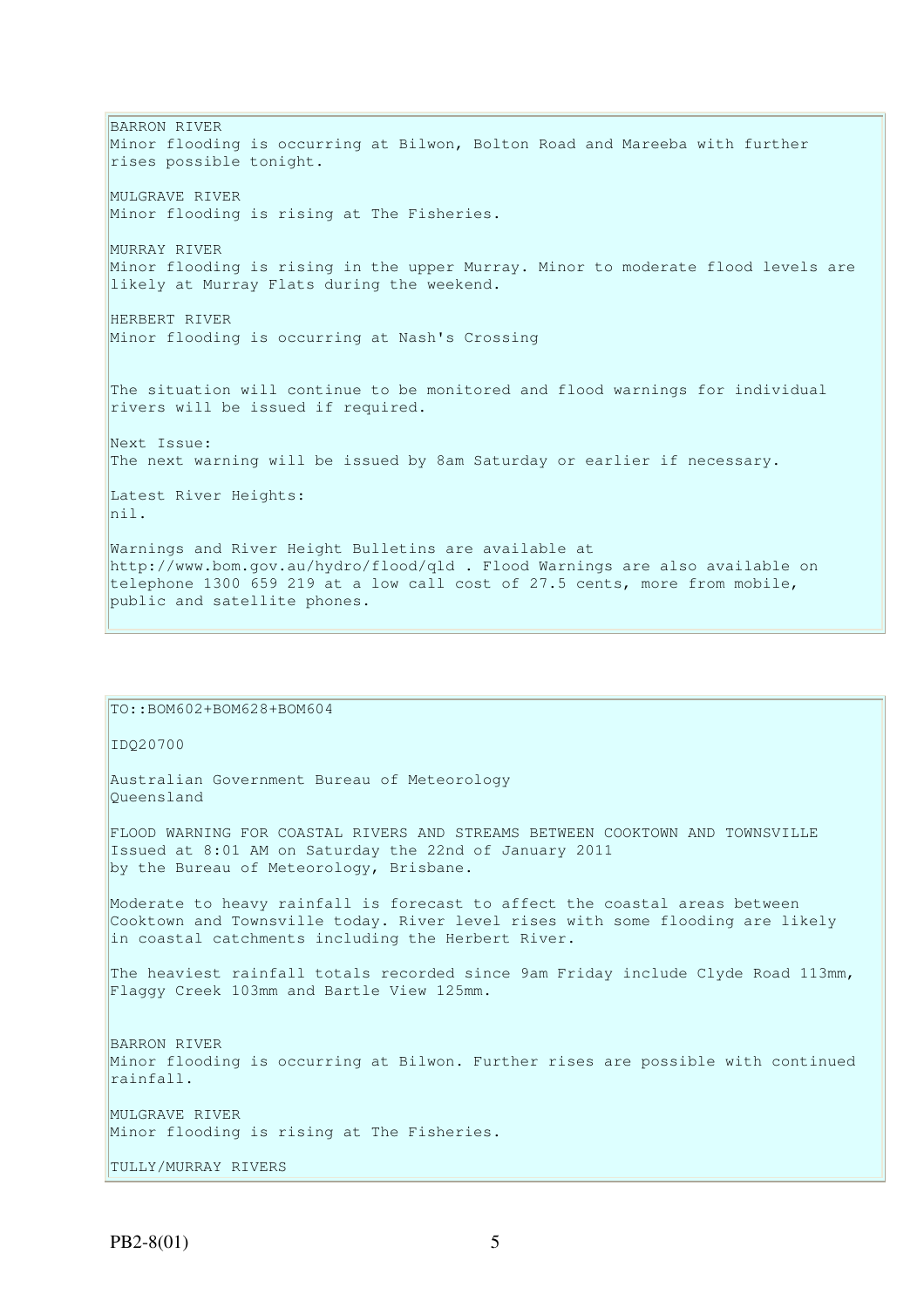Minor flooding is rising in the upper Murray. Minor flood levels are likely at Murray Flats during the weekend. Minor flood levels are likely at Euramo overnight tonight. HERBERT RIVER Minor flooding is rising at Nash's Crossing. The situation will continue to be monitored and flood warnings for individual rivers will be issued if required. Next Issue: The next warning will be issued by noon Saturday. Latest River Heights: nil. Warnings and River Height Bulletins are available at http://www.bom.gov.au/hydro/flood/qld . Flood Warnings are also available on telephone 1300 659 219 at a low call cost of 27.5 cents, more from mobile, public and satellite phones.

```
TO::BOM602+BOM628+BOM604 
IDQ20700 
Australian Government Bureau of Meteorology 
Queensland 
FLOOD WARNING FOR COASTAL RIVERS AND STREAMS BETWEEN COOKTOWN AND TOWNSVILLE 
Issued at 11:34 AM on Saturday the 22nd of January 2011 
by the Bureau of Meteorology, Brisbane.
Moderate to heavy rainfall is forecast to affect the coastal areas between 
Cooktown and Townsville today. River level rises with some flooding are likely 
in coastal catchments including the Herbert River. 
The heaviest rainfall totals recorded in the 24 hours to 11am Saturday include 
Clyde Road 27mm, Flaggy Creek 102mm and Bartle View 137mm. 
BARRON RIVER 
Minor flooding is occurring at Bilwon. Further rises are possible with continued 
rainfall. 
MULGRAVE/RUSSELL RIVERS 
Minor flooding is rising at The Fisheries and at Clyde Road. 
TULLY/MURRAY RIVERS 
Minor flooding is rising in the upper Murray. Minor flood levels are possible at 
Murray Flats during the weekend. 
Minor flood levels are likely at Euramo overnight tonight. 
HERBERT RIVER
```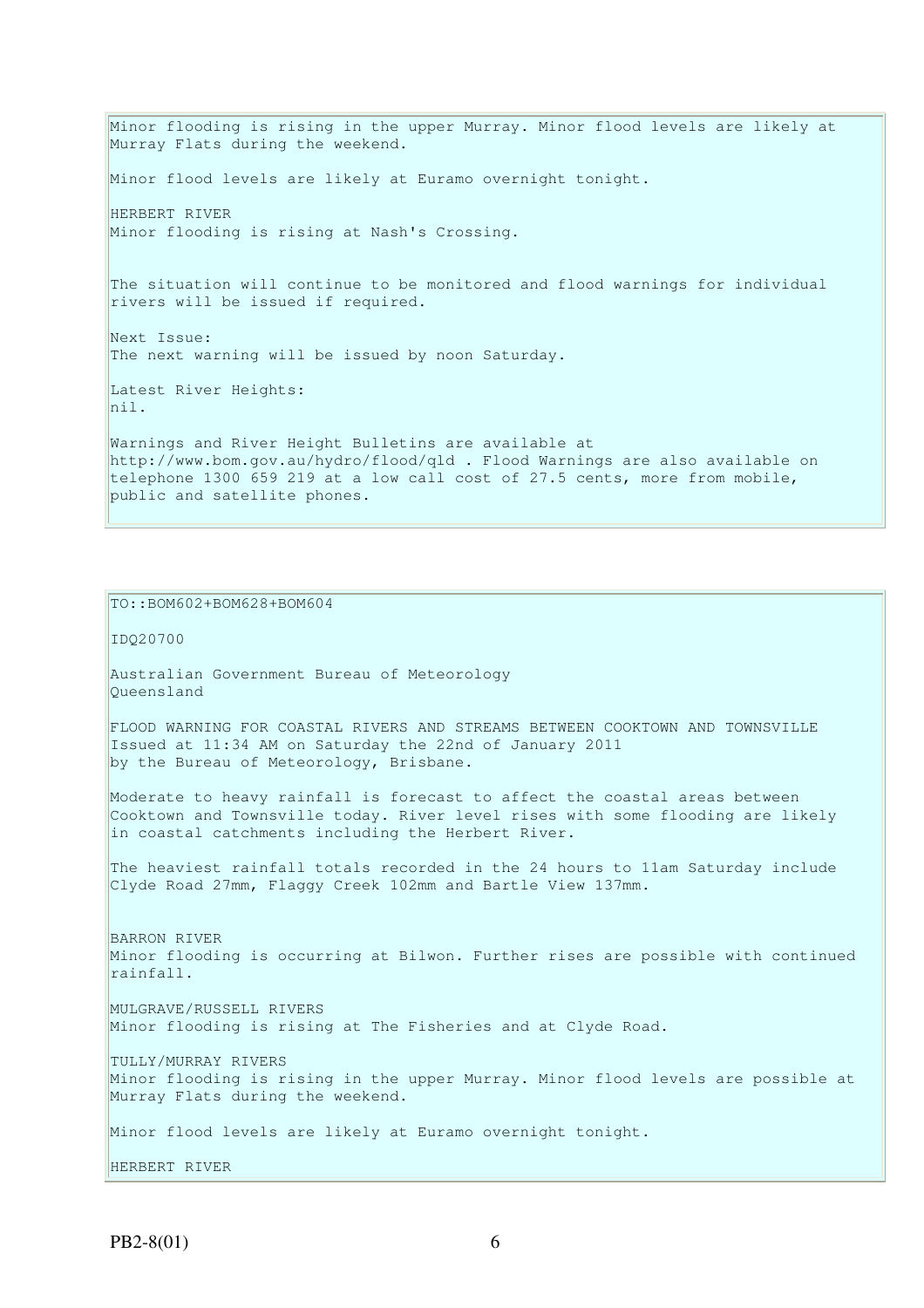Minor flooding is rising at Nash's Crossing.

The situation will continue to be monitored and flood warnings for individual rivers will be issued if required.

Next Issue: The next warning will be issued by 9am Sunday or before if required.

Latest River Heights: nil.

Warnings and River Height Bulletins are available at http://www.bom.gov.au/hydro/flood/qld . Flood Warnings are also available on telephone 1300 659 219 at a low call cost of 27.5 cents, more from mobile, public and satellite phones.

TO::BOM602+BOM628+BOM604

IDQ20700

Australian Government Bureau of Meteorology Queensland

FLOOD WARNING FOR COASTAL RIVERS AND STREAMS BETWEEN COOKTOWN AND TOWNSVILLE Issued at 8:52 AM on Sunday the 23rd of January 2011 by the Bureau of Meteorology, Brisbane.

The rainfall has moved off the coastline, although continued scattered showers are forecast during Sunday afternoon and evening, with isolated thunderstorms inland. Renewed stream rises are likely with further heavy rainfall.

Minor flooding continues to rise at Euramo on the Tully River. Some minor flooding is easing in the Mulgrave and Russell Rivers.

BARRON RIVER:

River levels are easing across the Barron River catchment during Sunday morning. Further rises are possible with continued rainfall.

MULGRAVE/RUSSELL RIVERS: Minor flooding is easing in the Mulgrave River at The Fisheries, and in the Russell River at Clyde Road.

TULLY/MURRAY RIVERS: River levels are rising in the upper Murray, with minor flooding possible at Murray Flats during Sunday with further heavy rainfall.

Minor flooding continues to rise in the Tully River at Euramo. At 7am Sunday the river level was at 6.64 metres, which is about 2.06 metres below the level of the approaches to the new Tully River Bridge.

HERBERT RIVER: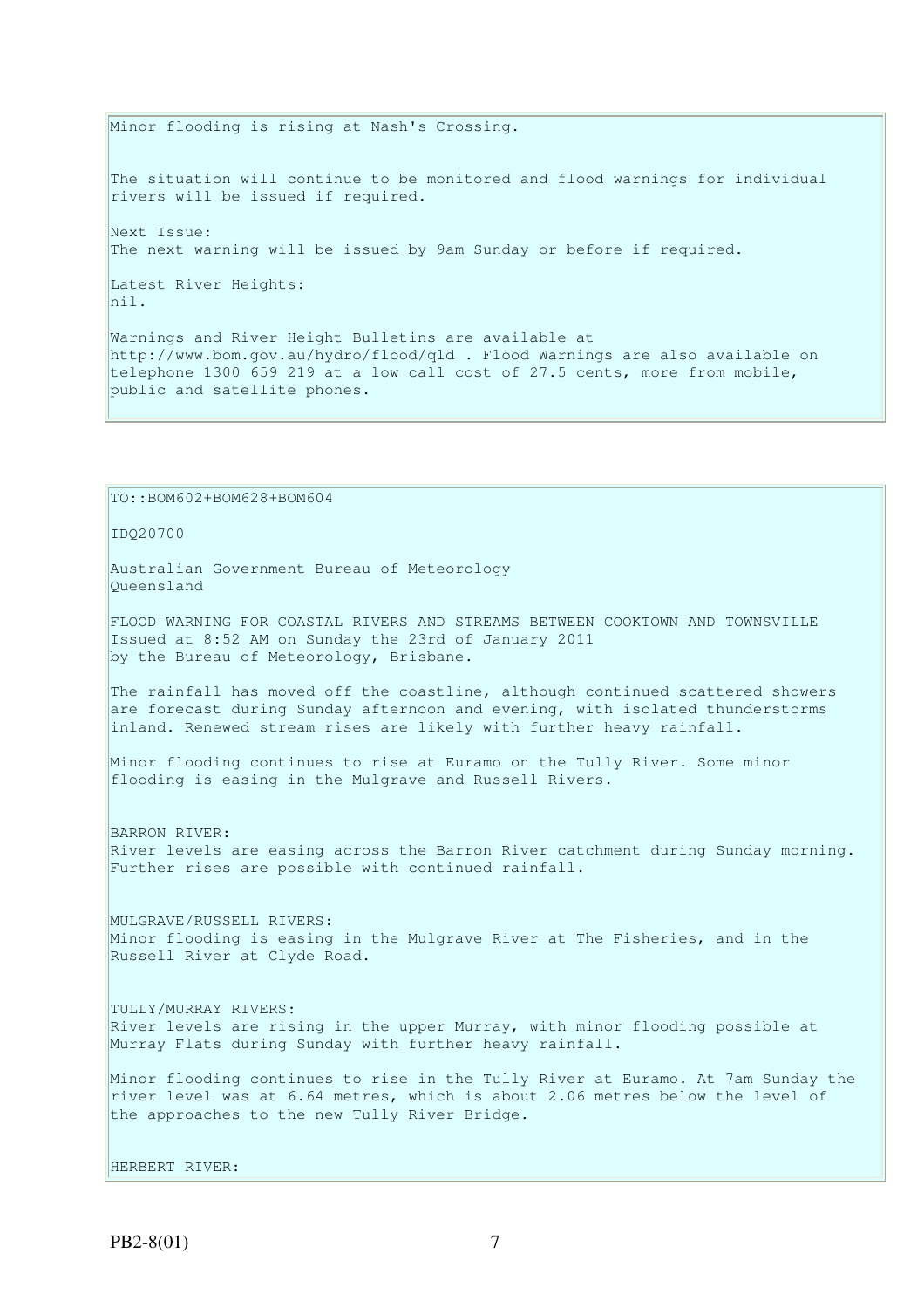Minor flooding is easing at Nash's Crossing. The situation will continue to be monitored and flood warnings for individual rivers will be issued if required. Next Issue: The next warning will be issued at about 5pm Sunday, or earlier if required. Warnings and River Height Bulletins are available at http://www.bom.gov.au/hydro/flood/qld . Flood Warnings are also available on telephone 1300 659 219 at a low call cost of 27.5 cents, more from mobile, public and satellite phones.

TO::BOM602+BOM628+BOM604

IDQ20700

Australian Government Bureau of Meteorology Queensland

FLOOD WARNING FOR COASTAL RIVERS AND STREAMS BETWEEN COOKTOWN AND TOWNSVILLE Issued at 9:01 AM on Sunday the 23rd of January 2011 by the Bureau of Meteorology, Brisbane.

The rainfall has moved off the coastline, although continued scattered showers are forecast during Sunday afternoon and evening, with isolated thunderstorms inland. Renewed stream rises are likely with further heavy rainfall.

There is a Tropical Cyclone Information Bulletin current for TC Anthony situated in the Coral Sea. For more detail see: www.bom.gov.au/qld/warnings .

Minor flooding continues to rise at Euramo on the Tully River. Some minor flooding is easing in the Mulgrave and Russell Rivers.

BARRON RIVER: River levels are easing across the Barron River catchment during Sunday morning. Further rises are possible with continued rainfall.

MULGRAVE/RUSSELL RIVERS: Minor flooding is easing in the Mulgrave River at The Fisheries, and in the Russell River at Clyde Road.

TULLY/MURRAY RIVERS: River levels are rising in the upper Murray, with minor flooding possible at Murray Flats during Sunday with further heavy rainfall.

Minor flooding continues to rise in the Tully River at Euramo. At 7am Sunday the river level was at 6.64 metres, which is about 2.06 metres below the level of the approaches to the new Tully River Bridge.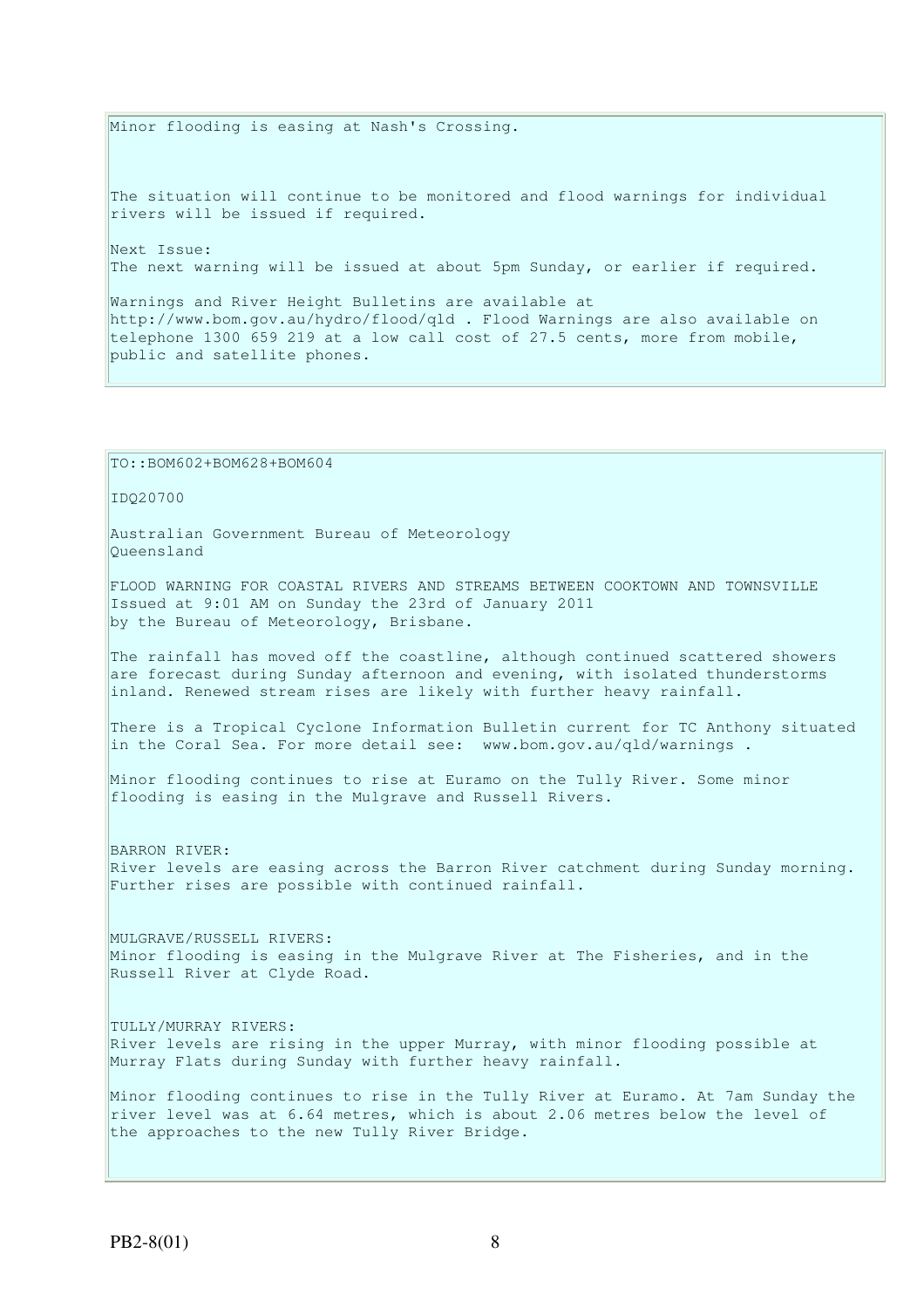HERBERT RIVER: Minor flooding is easing at Nash's Crossing.

The situation will continue to be monitored and flood warnings for individual rivers will be issued if required.

Next Issue: The next warning will be issued at about 5pm Sunday, or earlier if required.

Latest River Heights: nil.

Warnings and River Height Bulletins are available at http://www.bom.gov.au/hydro/flood/qld . Flood Warnings are also available on telephone 1300 659 219 at a low call cost of 27.5 cents, more from mobile, public and satellite phones.

### TO::BOM602+BOM628+BOM604

IDQ20700

Australian Government Bureau of Meteorology Queensland FINAL FLOOD WARNING FOR COASTAL RIVERS AND STREAMS BETWEEN COOKTOWN AND TOWNSVILLE Issued at 4:41 PM on Sunday the 23rd of January 2011 by the Bureau of Meteorology, Brisbane. There has been less than 2mm rainfall since 9am Sunday across parts of the North Tropical Coast and Tablelands district. A Tropical Cyclone Information Bulletin and Track Map is current for TC Anthony at: www.bom.gov.au/qld/warnings. River levels are easing across the coastal rivers and streams between Cooktown and Townsville, with minor flooding at a peak in the Tully River at Euramo. MULGRAVE/RUSSELL RIVERS: River levels have eased below minor in the Mulgrave River at The Fisheries. Minor flooding is also slowly easing in the Russell River at Clyde Road. TULLY/MURRAY RIVERS: River levels remain near a peak below minor flood level in the Murray River at Murray Flats. Minor flooding has peaked in the Tully River at Euramo, where at 4pm Sunday the river level was at 6.69 metres and easing slowly.

HERBERT RIVER: Minor flooding is generally easing at Nash's Crossing.

Weather Forecast: A few showers. The chance of a thunderstorm during this afternoon and evening. Next Issue: This is the final warning. River Height Bulletins will continue to be issued.